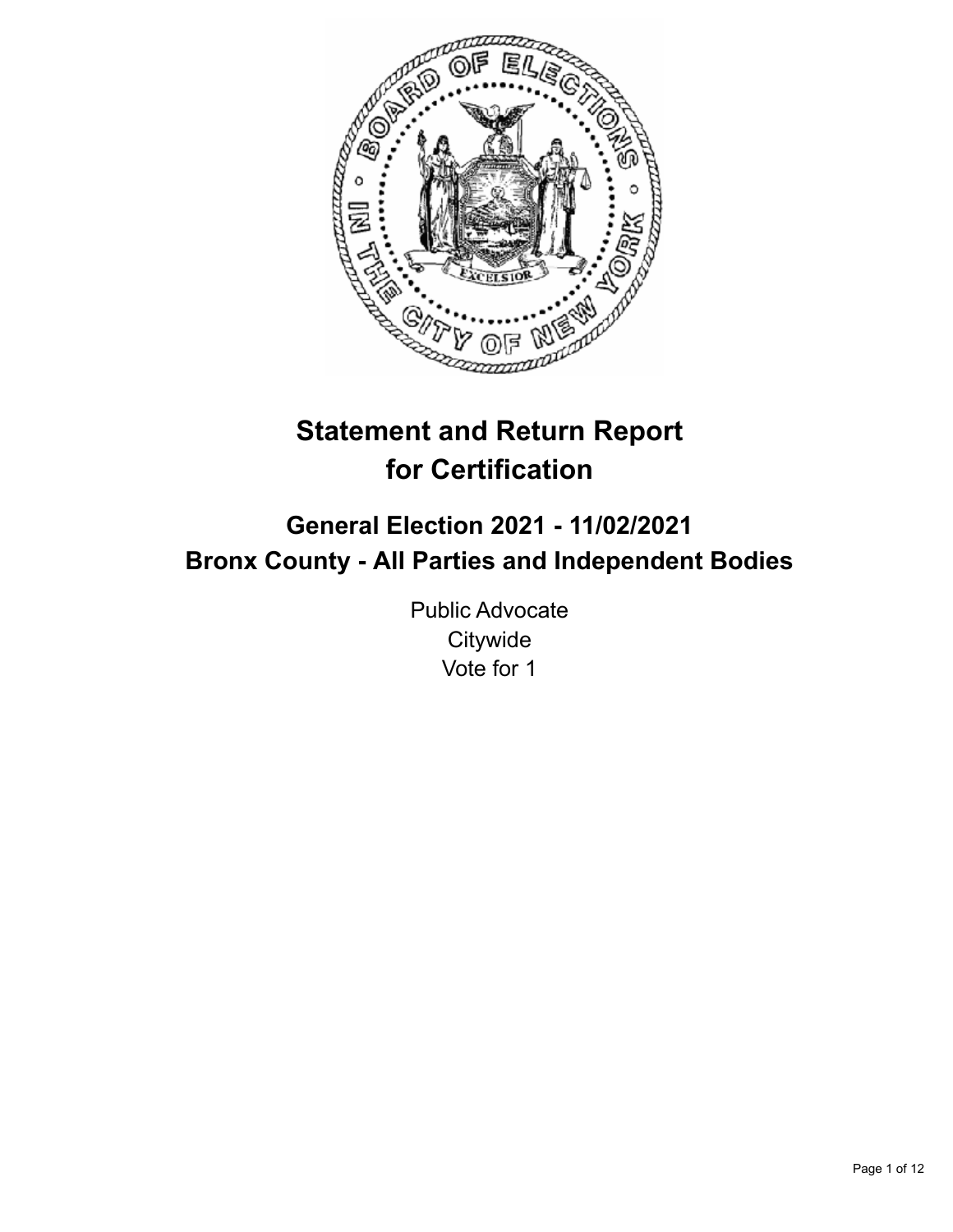

| <b>PUBLIC COUNTER</b>                                    | 9,094 |
|----------------------------------------------------------|-------|
| <b>MANUALLY COUNTED EMERGENCY</b>                        | 0     |
| <b>ABSENTEE / MILITARY</b>                               | 567   |
| <b>AFFIDAVIT</b>                                         | 68    |
| <b>Total Ballots</b>                                     | 9,729 |
| Less - Inapplicable Federal/Special Presidential Ballots | 0     |
| <b>Total Applicable Ballots</b>                          | 9,729 |
| JUMAANE D. WILLIAMS (DEMOCRATIC)                         | 7,982 |
| DR. DEVI ELIZABETH NAMPIAPARAMPIL (REPUBLICAN)           | 727   |
| ANTHONY L. HERBERT (CONSERVATIVE)                        | 235   |
| DEVIN W. BALKIND (LIBERTARIAN)                           | 38    |
| DR. DEVI ELIZABETH NAMPIAPARAMPIL (SAVE OUR CITY)        | 25    |
| ANTHONY L. HERBERT (INDEPENDENT)                         | 45    |
| DOUGLAS MATHEWS (WRITE-IN)                               | 1     |
| UNATTRIBUTABLE WRITE-IN (WRITE-IN)                       | 2     |
| <b>Total Votes</b>                                       | 9,055 |
| Unrecorded                                               | 674   |

| PUBLIC COUNTER                                           | 6,974 |
|----------------------------------------------------------|-------|
| MANUALLY COUNTED EMERGENCY                               | 0     |
| <b>ABSENTEE / MILITARY</b>                               | 507   |
| <b>AFFIDAVIT</b>                                         | 63    |
| <b>Total Ballots</b>                                     | 7,544 |
| Less - Inapplicable Federal/Special Presidential Ballots | 0     |
| <b>Total Applicable Ballots</b>                          | 7,544 |
| JUMAANE D. WILLIAMS (DEMOCRATIC)                         | 5,647 |
| DR. DEVI ELIZABETH NAMPIAPARAMPIL (REPUBLICAN)           | 891   |
| ANTHONY L. HERBERT (CONSERVATIVE)                        | 312   |
| DEVIN W. BALKIND (LIBERTARIAN)                           | 61    |
| DR. DEVI ELIZABETH NAMPIAPARAMPIL (SAVE OUR CITY)        | 36    |
| ANTHONY L. HERBERT (INDEPENDENT)                         | 42    |
| FRANCISCO A. SPIES SR. (WRITE-IN)                        | 1     |
| JABARI BRISPORT (WRITE-IN)                               | 1     |
| MAYA WILEY (WRITE-IN)                                    | 1     |
| PRESTON CARTER (WRITE-IN)                                | 1     |
| RAYMOND W. KELLY (WRITE-IN)                              | 1     |
| UNATTRIBUTABLE WRITE-IN (WRITE-IN)                       | 4     |
| UNCOUNTED WRITE-IN PER STATUTE (WRITE-IN)                | 1     |
| <b>Total Votes</b>                                       | 6,999 |
| Unrecorded                                               | 545   |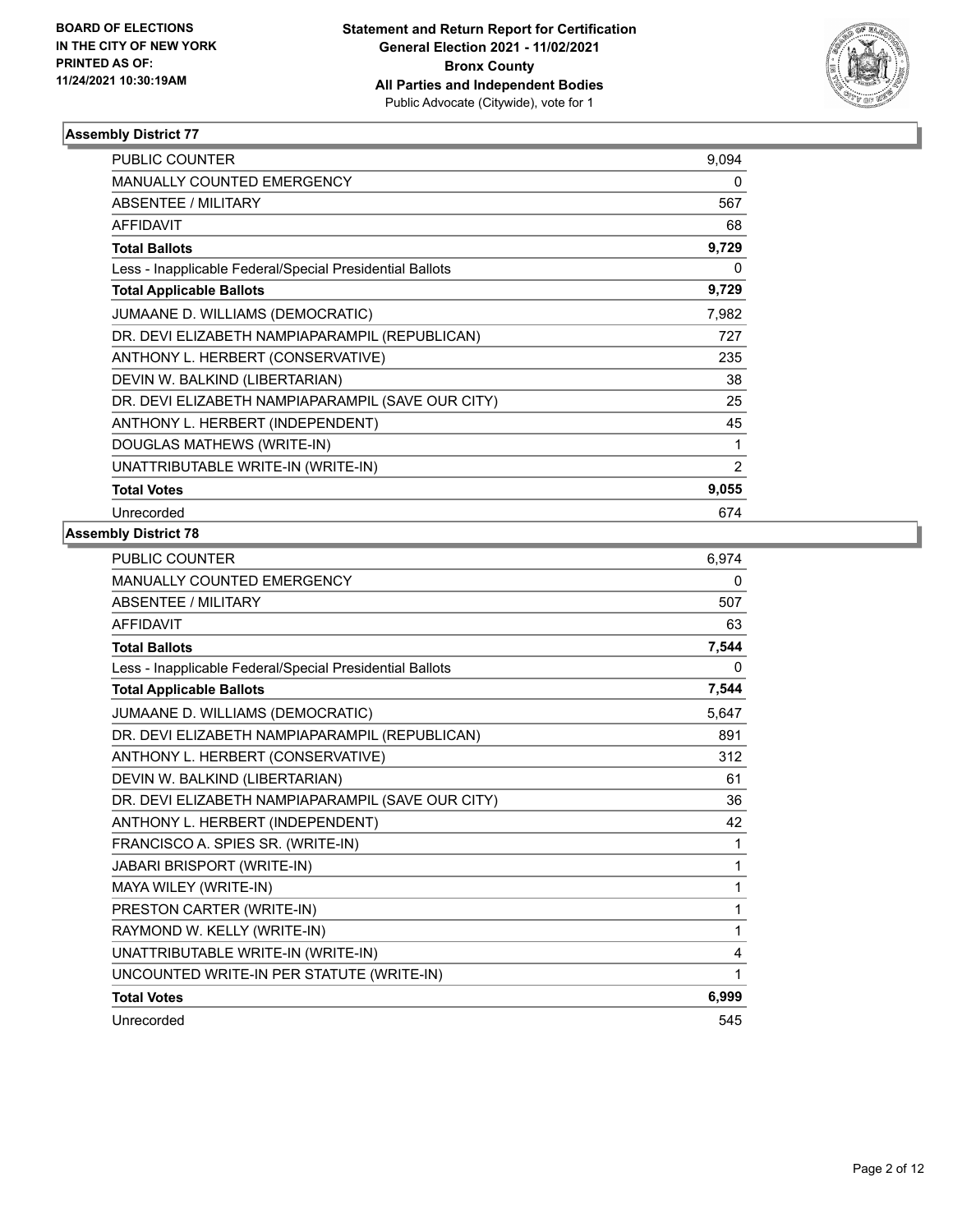

| <b>PUBLIC COUNTER</b>                                    | 10,252 |
|----------------------------------------------------------|--------|
| MANUALLY COUNTED EMERGENCY                               | 0      |
| <b>ABSENTEE / MILITARY</b>                               | 611    |
| <b>AFFIDAVIT</b>                                         | 49     |
| <b>Total Ballots</b>                                     | 10,912 |
| Less - Inapplicable Federal/Special Presidential Ballots | 0      |
| <b>Total Applicable Ballots</b>                          | 10,912 |
| JUMAANE D. WILLIAMS (DEMOCRATIC)                         | 8,860  |
| DR. DEVI ELIZABETH NAMPIAPARAMPIL (REPUBLICAN)           | 775    |
| ANTHONY L. HERBERT (CONSERVATIVE)                        | 323    |
| DEVIN W. BALKIND (LIBERTARIAN)                           | 59     |
| DR. DEVI ELIZABETH NAMPIAPARAMPIL (SAVE OUR CITY)        | 29     |
| ANTHONY L. HERBERT (INDEPENDENT)                         | 53     |
| CAROL ROBINSON (WRITE-IN)                                | 1      |
| COREY M TUDOR (WRITE-IN)                                 | 1      |
| EDWIN JARVIS (WRITE-IN)                                  | 1      |
| JUNIOR MUNOZ (WRITE-IN)                                  | 1      |
| NURYS A LAUREANO (WRITE-IN)                              | 1      |
| THEO CHINO (WRITE-IN)                                    | 1      |
| UNATTRIBUTABLE WRITE-IN (WRITE-IN)                       | 4      |
| <b>Total Votes</b>                                       | 10,109 |
| Unrecorded                                               | 803    |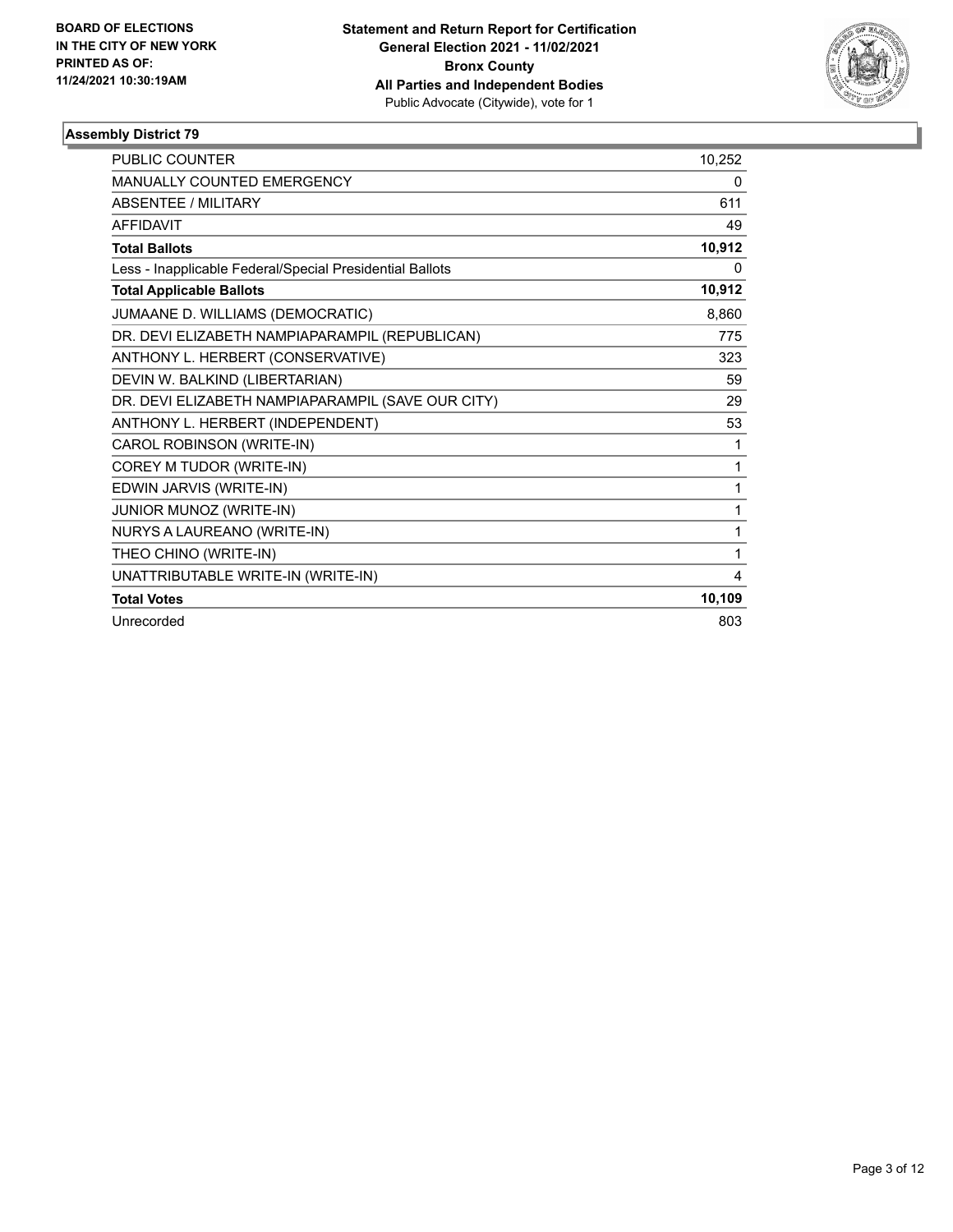

| <b>PUBLIC COUNTER</b>                                    | 10,798 |
|----------------------------------------------------------|--------|
| <b>MANUALLY COUNTED EMERGENCY</b>                        | 0      |
| <b>ABSENTEE / MILITARY</b>                               | 777    |
| <b>AFFIDAVIT</b>                                         | 59     |
| <b>Total Ballots</b>                                     | 11,634 |
| Less - Inapplicable Federal/Special Presidential Ballots | 0      |
| <b>Total Applicable Ballots</b>                          | 11,634 |
| JUMAANE D. WILLIAMS (DEMOCRATIC)                         | 7,715  |
| DR. DEVI ELIZABETH NAMPIAPARAMPIL (REPUBLICAN)           | 2,412  |
| ANTHONY L. HERBERT (CONSERVATIVE)                        | 644    |
| DEVIN W. BALKIND (LIBERTARIAN)                           | 130    |
| DR. DEVI ELIZABETH NAMPIAPARAMPIL (SAVE OUR CITY)        | 42     |
| ANTHONY L. HERBERT (INDEPENDENT)                         | 70     |
| CHRISTINE QUINN (WRITE-IN)                               | 1      |
| JACOB LUCENO (WRITE-IN)                                  | 1      |
| JOSEPH VILLA (WRITE-IN)                                  | 1      |
| MANO ULJIC (WRITE-IN)                                    | 1      |
| NANCI HEALY (WRITE-IN)                                   | 1      |
| RAMONA FERREYRA (WRITE-IN)                               | 1      |
| SAMUEL SEABURY (WRITE-IN)                                | 1      |
| THEO CHINO (WRITE-IN)                                    | 1      |
| UNATTRIBUTABLE WRITE-IN (WRITE-IN)                       | 7      |
| <b>Total Votes</b>                                       | 11,028 |
| Unrecorded                                               | 606    |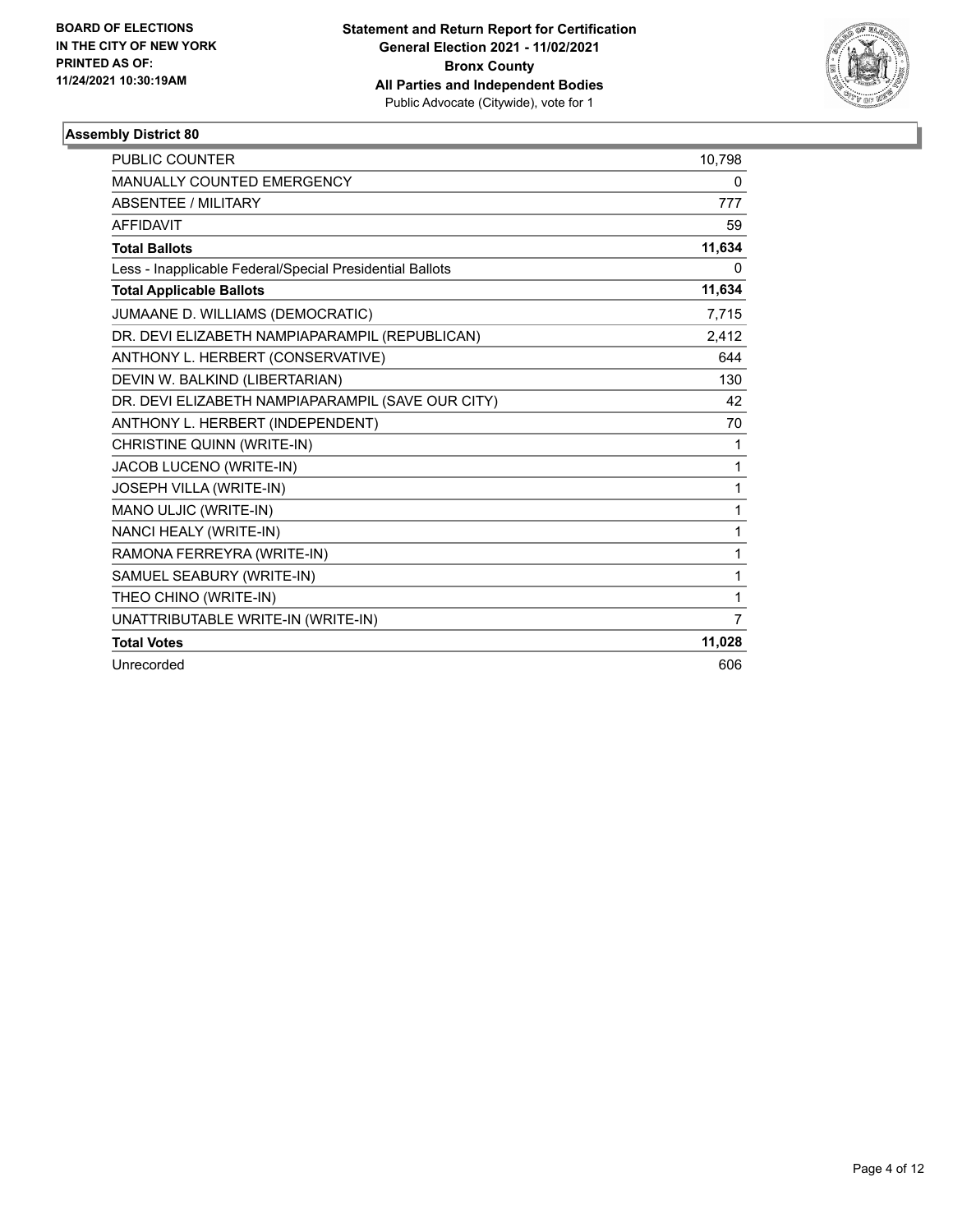

| <b>PUBLIC COUNTER</b>                                    | 16,245         |
|----------------------------------------------------------|----------------|
| MANUALLY COUNTED EMERGENCY                               | 0              |
| <b>ABSENTEE / MILITARY</b>                               | 2,237          |
| AFFIDAVIT                                                | 97             |
| <b>Total Ballots</b>                                     | 18,579         |
| Less - Inapplicable Federal/Special Presidential Ballots | 0              |
| <b>Total Applicable Ballots</b>                          | 18,579         |
| JUMAANE D. WILLIAMS (DEMOCRATIC)                         | 12,404         |
| DR. DEVI ELIZABETH NAMPIAPARAMPIL (REPUBLICAN)           | 3,400          |
| ANTHONY L. HERBERT (CONSERVATIVE)                        | 1,207          |
| DEVIN W. BALKIND (LIBERTARIAN)                           | 291            |
| DR. DEVI ELIZABETH NAMPIAPARAMPIL (SAVE OUR CITY)        | 87             |
| ANTHONY L. HERBERT (INDEPENDENT)                         | 189            |
| ANGELO ORTIZ (WRITE-IN)                                  | 1              |
| BRIAN SEMINARIO (WRITE-IN)                               | 1              |
| BRIEONA MARTIN HOWARD (WRITE-IN)                         | 1              |
| DAVID YASSKY (WRITE-IN)                                  | 1              |
| EILEEN M ANGELO (WRITE-IN)                               | 1              |
| ELLIOT ENGEL (WRITE-IN)                                  | 4              |
| EUGENE DEBS (WRITE-IN)                                   | 1              |
| FREDERIC GOLDEN (WRITE-IN)                               | 1              |
| <b>GALE A BREWER (WRITE-IN)</b>                          | 1              |
| <b>INBAL KLEIN (WRITE-IN)</b>                            | 1              |
| JODY FELDMAN (WRITE-IN)                                  | 1              |
| JOE BIDEN (WRITE-IN)                                     | 1              |
| JOHANNA ABAD (WRITE-IN)                                  | 1              |
| JOHN FRANCIS LUDEWIG (WRITE-IN)                          | 1              |
| KALMAN YEGER (WRITE-IN)                                  | 1              |
| KOLU K BAYSAH (WRITE-IN)                                 | 1              |
| MARIELLE BLACKBURN (WRITE-IN)                            | 1              |
| MARK GREEN (WRITE-IN)                                    | 1              |
| NATALIE GOMEZ VELEZ (WRITE-IN)                           | $\overline{c}$ |
| RALPH NADER (WRITE-IN)                                   | 1              |
| UNATTRIBUTABLE WRITE-IN (WRITE-IN)                       | 10             |
| VICTOR HUGO GUTIERREZ (WRITE-IN)                         | 1              |
| WALTER H. GREEN (WRITE-IN)                               | $\overline{2}$ |
| <b>Total Votes</b>                                       | 17,615         |
| Unrecorded                                               | 964            |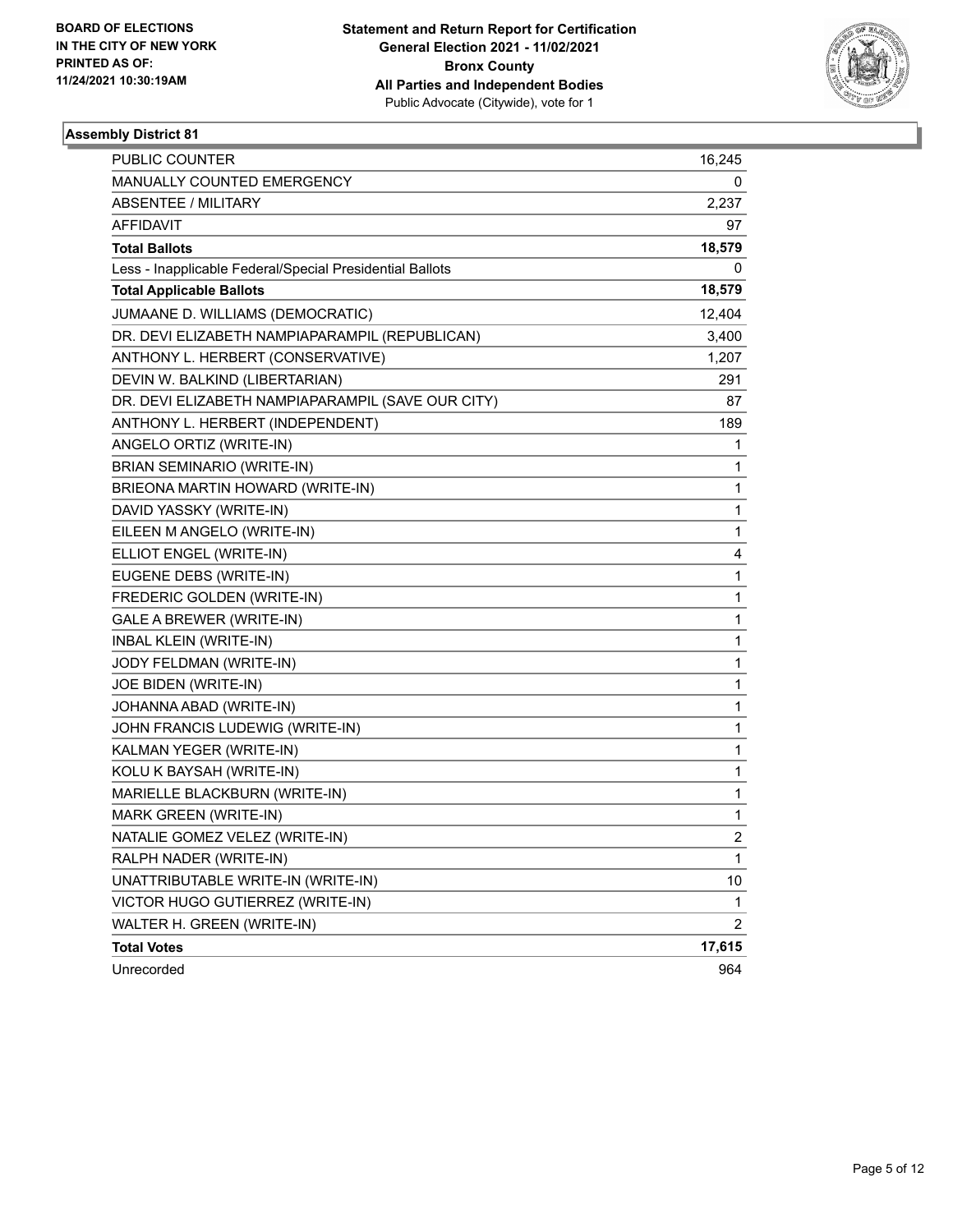

| PUBLIC COUNTER                                           | 19,375         |
|----------------------------------------------------------|----------------|
| MANUALLY COUNTED EMERGENCY                               | 0              |
| ABSENTEE / MILITARY                                      | 1,323          |
| <b>AFFIDAVIT</b>                                         | 101            |
| <b>Total Ballots</b>                                     | 20,799         |
| Less - Inapplicable Federal/Special Presidential Ballots | 0              |
| <b>Total Applicable Ballots</b>                          | 20,799         |
| JUMAANE D. WILLIAMS (DEMOCRATIC)                         | 12,229         |
| DR. DEVI ELIZABETH NAMPIAPARAMPIL (REPUBLICAN)           | 5,591          |
| ANTHONY L. HERBERT (CONSERVATIVE)                        | 1,531          |
| DEVIN W. BALKIND (LIBERTARIAN)                           | 237            |
| DR. DEVI ELIZABETH NAMPIAPARAMPIL (SAVE OUR CITY)        | 91             |
| ANTHONY L. HERBERT (INDEPENDENT)                         | 187            |
| DABY PARIS (WRITE-IN)                                    | 1              |
| FRANK REYES (WRITE-IN)                                   | 1              |
| <b>GEORGE LATTIMER (WRITE-IN)</b>                        | 1              |
| <b>GLORIA MATERRA (WRITE-IN)</b>                         | 1              |
| HARRY R. OEHLER (WRITE-IN)                               | 1              |
| JOSEPH CROWLEY (WRITE-IN)                                | 1              |
| KENNETH PEREZ (WRITE-IN)                                 | $\overline{2}$ |
| MARYANN CONNOLLY (WRITE-IN)                              | 1              |
| SANDI LUSK (WRITE-IN)                                    | 1              |
| UNATTRIBUTABLE WRITE-IN (WRITE-IN)                       | 6              |
| <b>Total Votes</b>                                       | 19,882         |
| Unrecorded                                               | 917            |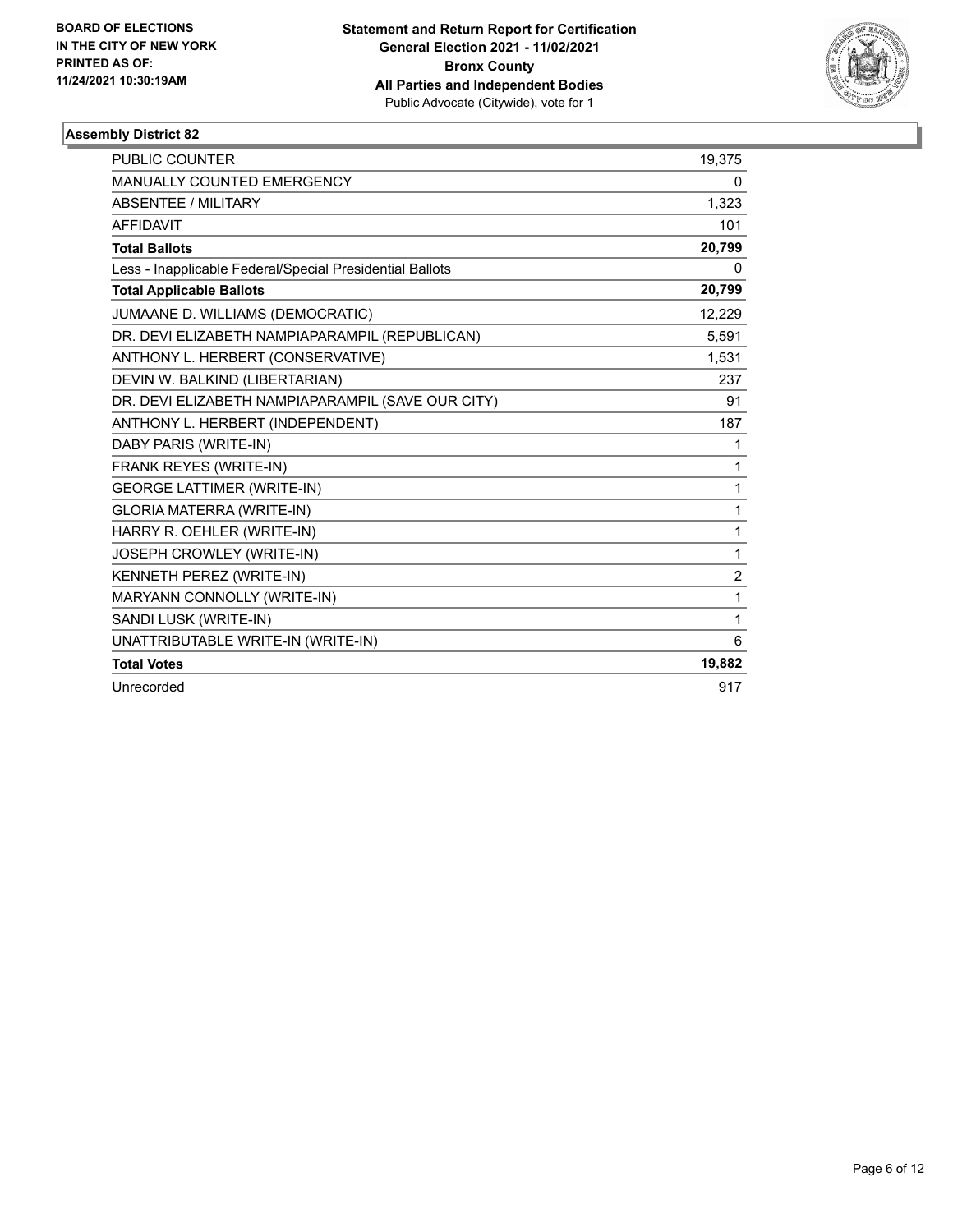

| <b>PUBLIC COUNTER</b>                                    | 12,760         |
|----------------------------------------------------------|----------------|
| MANUALLY COUNTED EMERGENCY                               | 0              |
| ABSENTEE / MILITARY                                      | 759            |
| <b>AFFIDAVIT</b>                                         | 68             |
| <b>Total Ballots</b>                                     | 13,587         |
| Less - Inapplicable Federal/Special Presidential Ballots | 0              |
| <b>Total Applicable Ballots</b>                          | 13,587         |
| JUMAANE D. WILLIAMS (DEMOCRATIC)                         | 12,019         |
| DR. DEVI ELIZABETH NAMPIAPARAMPIL (REPUBLICAN)           | 637            |
| ANTHONY L. HERBERT (CONSERVATIVE)                        | 292            |
| DEVIN W. BALKIND (LIBERTARIAN)                           | 42             |
| DR. DEVI ELIZABETH NAMPIAPARAMPIL (SAVE OUR CITY)        | 22             |
| ANTHONY L. HERBERT (INDEPENDENT)                         | 40             |
| ANDREW CUOMO (WRITE-IN)                                  | 1              |
| <b>BRANDON RITCHIE (WRITE-IN)</b>                        | 1              |
| ERIC LACEWELL (WRITE-IN)                                 | 1              |
| KEVIN CHEY (WRITE-IN)                                    | 1              |
| NASIR MUHAMMAD (WRITE-IN)                                | 1              |
| UNATTRIBUTABLE WRITE-IN (WRITE-IN)                       | $\overline{2}$ |
| <b>Total Votes</b>                                       | 13,059         |
| Unrecorded                                               | 528            |

| <b>PUBLIC COUNTER</b>                                    | 8,679 |
|----------------------------------------------------------|-------|
| MANUALLY COUNTED EMERGENCY                               | 0     |
| ABSENTEE / MILITARY                                      | 400   |
| <b>AFFIDAVIT</b>                                         | 56    |
| <b>Total Ballots</b>                                     | 9,135 |
| Less - Inapplicable Federal/Special Presidential Ballots | 0     |
| <b>Total Applicable Ballots</b>                          | 9,135 |
| JUMAANE D. WILLIAMS (DEMOCRATIC)                         | 7,093 |
| DR. DEVI ELIZABETH NAMPIAPARAMPIL (REPUBLICAN)           | 859   |
| ANTHONY L. HERBERT (CONSERVATIVE)                        | 260   |
| DEVIN W. BALKIND (LIBERTARIAN)                           | 60    |
| DR. DEVI ELIZABETH NAMPIAPARAMPIL (SAVE OUR CITY)        | 36    |
| ANTHONY L. HERBERT (INDEPENDENT)                         | 44    |
| <b>JULIO MARTINEZ II (WRITE-IN)</b>                      | 1     |
| MILI BONILLA (WRITE-IN)                                  | 1     |
| SHIMRON GALLIMORE (WRITE-IN)                             | 1     |
| UNATTRIBUTABLE WRITE-IN (WRITE-IN)                       | 5     |
| <b>Total Votes</b>                                       | 8,360 |
| Unrecorded                                               | 775   |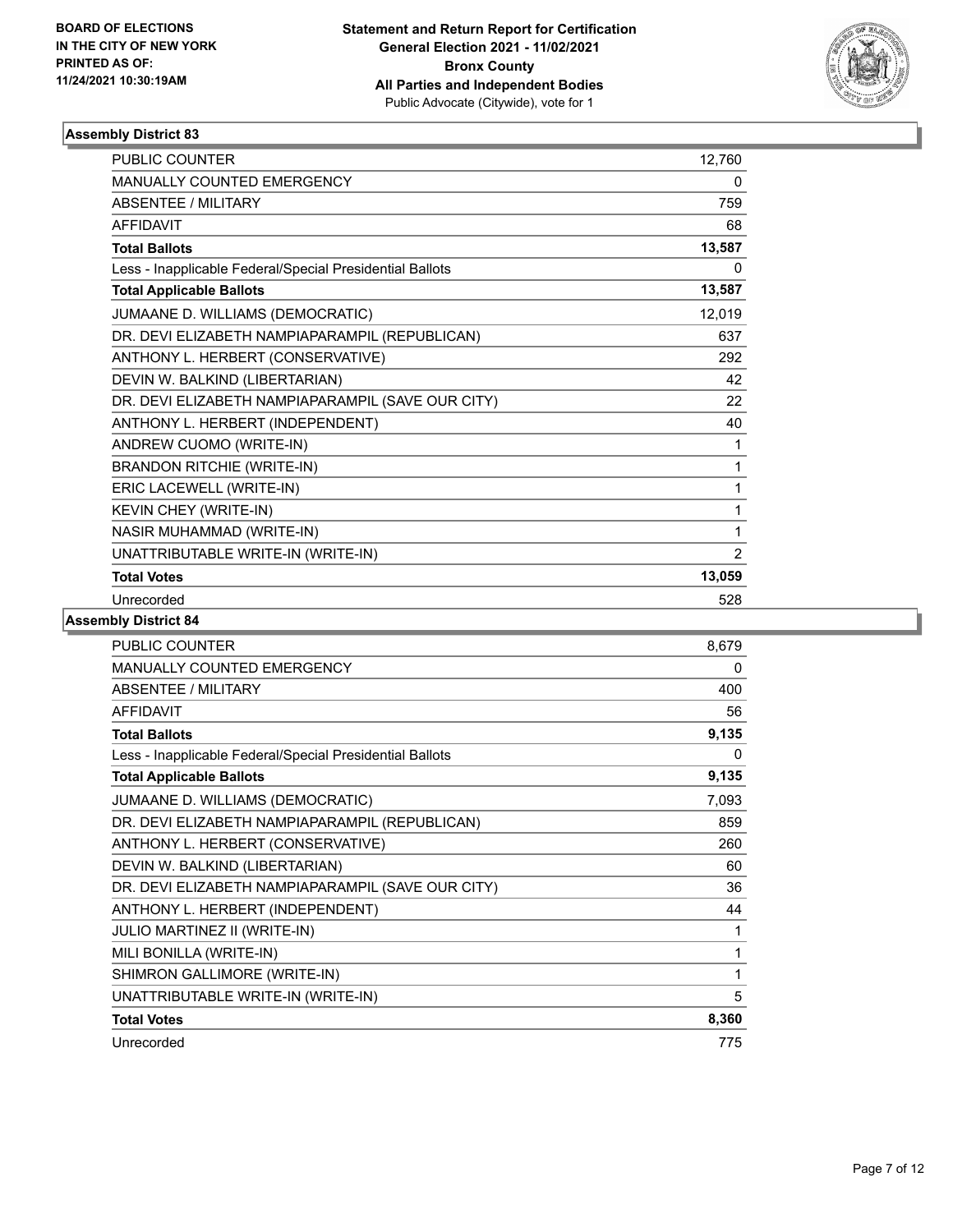

| <b>PUBLIC COUNTER</b>                                    | 8,893 |
|----------------------------------------------------------|-------|
| MANUALLY COUNTED EMERGENCY                               | 0     |
| <b>ABSENTEE / MILITARY</b>                               | 520   |
| <b>AFFIDAVIT</b>                                         | 48    |
| <b>Total Ballots</b>                                     | 9,461 |
| Less - Inapplicable Federal/Special Presidential Ballots | 0     |
| <b>Total Applicable Ballots</b>                          | 9,461 |
| JUMAANE D. WILLIAMS (DEMOCRATIC)                         | 7,328 |
| DR. DEVI ELIZABETH NAMPIAPARAMPIL (REPUBLICAN)           | 973   |
| ANTHONY L. HERBERT (CONSERVATIVE)                        | 348   |
| DEVIN W. BALKIND (LIBERTARIAN)                           | 55    |
| DR. DEVI ELIZABETH NAMPIAPARAMPIL (SAVE OUR CITY)        | 35    |
| ANTHONY L. HERBERT (INDEPENDENT)                         | 54    |
| ALICIA LOPEZ (WRITE-IN)                                  | 1     |
| <b>GALE A BREWER (WRITE-IN)</b>                          | 1     |
| RUBEN DIAZ JR (WRITE-IN)                                 | 1     |
| SISTER E JONES BEY (WRITE-IN)                            | 1     |
| UNATTRIBUTABLE WRITE-IN (WRITE-IN)                       | 3     |
| <b>Total Votes</b>                                       | 8,800 |
| Unrecorded                                               | 661   |

| <b>PUBLIC COUNTER</b>                                    | 7,453 |
|----------------------------------------------------------|-------|
| <b>MANUALLY COUNTED EMERGENCY</b>                        | 0     |
| <b>ABSENTEE / MILITARY</b>                               | 552   |
| <b>AFFIDAVIT</b>                                         | 40    |
| <b>Total Ballots</b>                                     | 8,045 |
| Less - Inapplicable Federal/Special Presidential Ballots | 0     |
| <b>Total Applicable Ballots</b>                          | 8,045 |
| JUMAANE D. WILLIAMS (DEMOCRATIC)                         | 5,958 |
| DR. DEVI ELIZABETH NAMPIAPARAMPIL (REPUBLICAN)           | 813   |
| ANTHONY L. HERBERT (CONSERVATIVE)                        | 210   |
| DEVIN W. BALKIND (LIBERTARIAN)                           | 43    |
| DR. DEVI ELIZABETH NAMPIAPARAMPIL (SAVE OUR CITY)        | 32    |
| ANTHONY L. HERBERT (INDEPENDENT)                         | 31    |
| <b>JUSTIN OLIVER (WRITE-IN)</b>                          | 1     |
| UNATTRIBUTABLE WRITE-IN (WRITE-IN)                       | 1     |
| <b>Total Votes</b>                                       | 7,089 |
| Unrecorded                                               | 956   |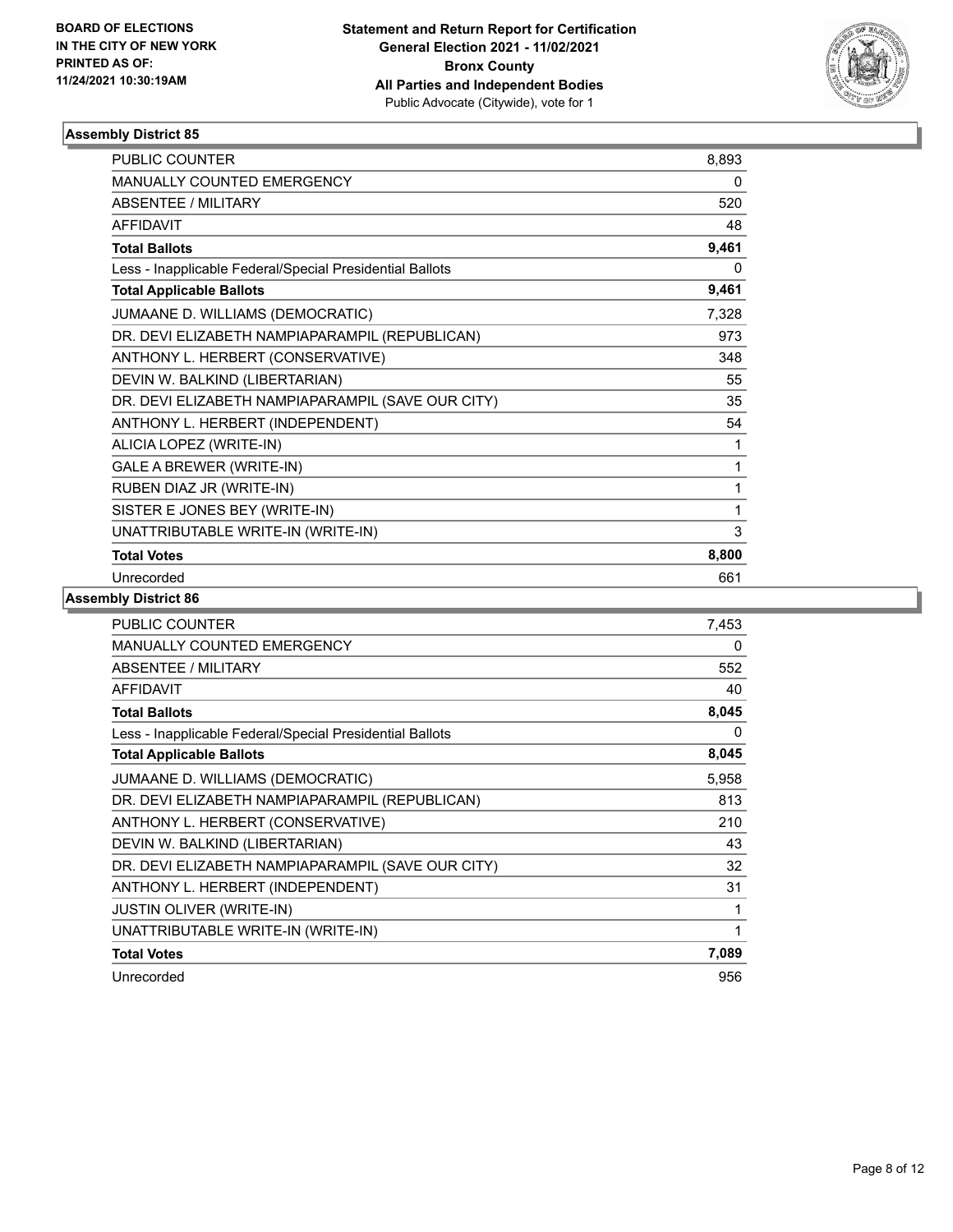

| PUBLIC COUNTER                                           | 8,828 |
|----------------------------------------------------------|-------|
| <b>MANUALLY COUNTED EMERGENCY</b>                        | 0     |
| <b>ABSENTEE / MILITARY</b>                               | 740   |
| <b>AFFIDAVIT</b>                                         | 82    |
| <b>Total Ballots</b>                                     | 9,650 |
| Less - Inapplicable Federal/Special Presidential Ballots | 0     |
| <b>Total Applicable Ballots</b>                          | 9,650 |
| JUMAANE D. WILLIAMS (DEMOCRATIC)                         | 7,405 |
| DR. DEVI ELIZABETH NAMPIAPARAMPIL (REPUBLICAN)           | 1,156 |
| ANTHONY L. HERBERT (CONSERVATIVE)                        | 400   |
| DEVIN W. BALKIND (LIBERTARIAN)                           | 71    |
| DR. DEVI ELIZABETH NAMPIAPARAMPIL (SAVE OUR CITY)        | 41    |
| ANTHONY L. HERBERT (INDEPENDENT)                         | 58    |
| UNATTRIBUTABLE WRITE-IN (WRITE-IN)                       | 1     |
| <b>WILLIE COTTON (WRITE-IN)</b>                          | 1     |
| <b>Total Votes</b>                                       | 9,133 |
| Unrecorded                                               | 517   |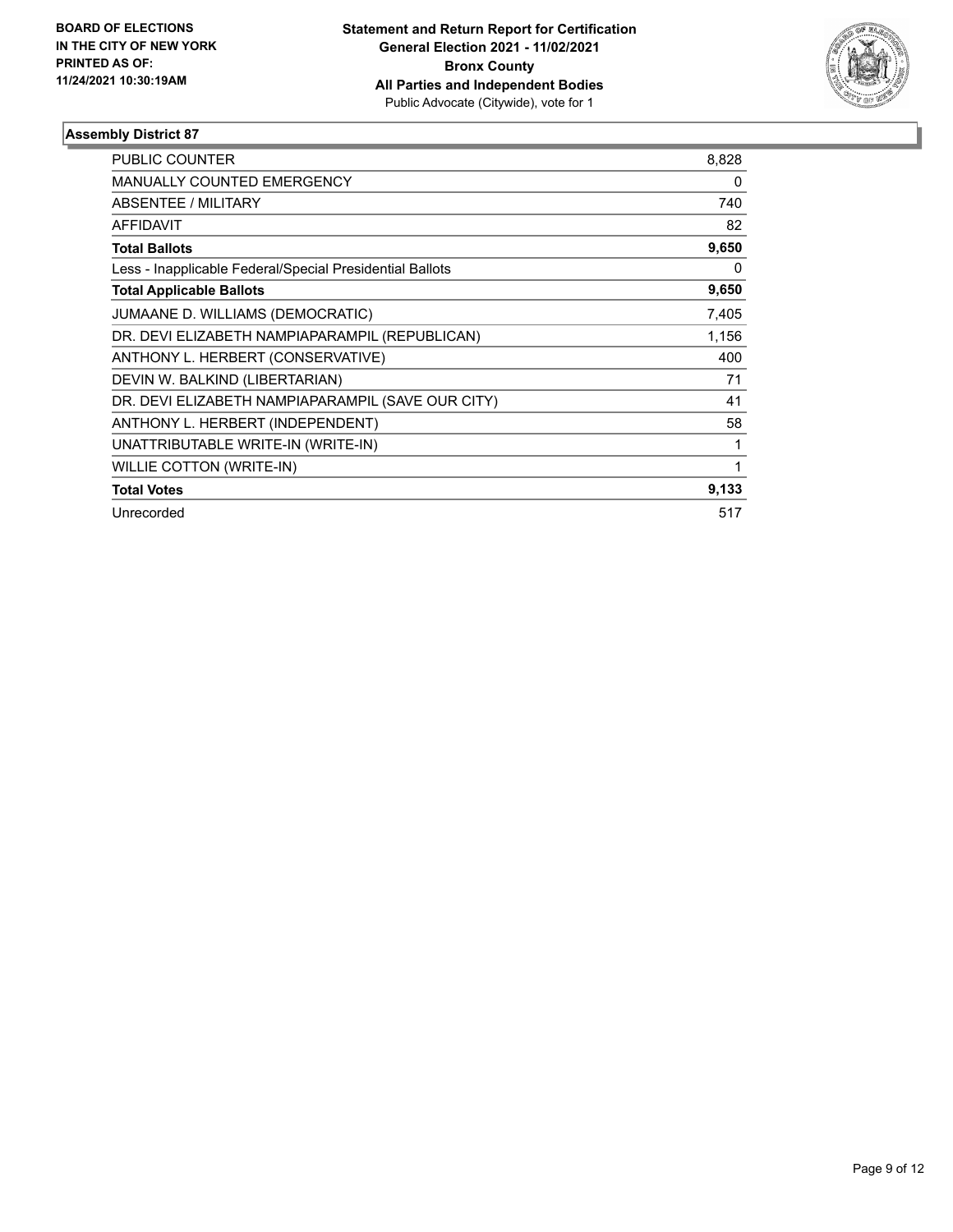

### **Total for Public Advocate (Citywide) - Bronx County**

| PUBLIC COUNTER                                           | 119,351      |
|----------------------------------------------------------|--------------|
| <b>MANUALLY COUNTED EMERGENCY</b>                        | 0            |
| <b>ABSENTEE / MILITARY</b>                               | 8,993        |
| AFFIDAVIT                                                | 731          |
| <b>Total Ballots</b>                                     | 129,075      |
| Less - Inapplicable Federal/Special Presidential Ballots | 0            |
| <b>Total Applicable Ballots</b>                          | 129,075      |
| JUMAANE D. WILLIAMS (DEMOCRATIC)                         | 94,640       |
| DR. DEVI ELIZABETH NAMPIAPARAMPIL (REPUBLICAN)           | 18,234       |
| ANTHONY L. HERBERT (CONSERVATIVE)                        | 5,762        |
| DEVIN W. BALKIND (LIBERTARIAN)                           | 1,087        |
| DR. DEVI ELIZABETH NAMPIAPARAMPIL (SAVE OUR CITY)        | 476          |
| ANTHONY L. HERBERT (INDEPENDENT)                         | 813          |
| ALICIA LOPEZ (WRITE-IN)                                  | 1            |
| ANDREW CUOMO (WRITE-IN)                                  | 1            |
| ANGELO ORTIZ (WRITE-IN)                                  | 1            |
| <b>BRANDON RITCHIE (WRITE-IN)</b>                        | 1            |
| BRIAN SEMINARIO (WRITE-IN)                               | 1            |
| BRIEONA MARTIN HOWARD (WRITE-IN)                         | 1            |
| CAROL ROBINSON (WRITE-IN)                                | $\mathbf{1}$ |
| CHRISTINE QUINN (WRITE-IN)                               | 1            |
| COREY M TUDOR (WRITE-IN)                                 | 1            |
| DABY PARIS (WRITE-IN)                                    | 1            |
| DAVID YASSKY (WRITE-IN)                                  | 1            |
| DOUGLAS MATHEWS (WRITE-IN)                               | 1            |
| EDWIN JARVIS (WRITE-IN)                                  | $\mathbf{1}$ |
| EILEEN M ANGELO (WRITE-IN)                               | 1            |
| ELLIOT ENGEL (WRITE-IN)                                  | 4            |
| ERIC LACEWELL (WRITE-IN)                                 | 1            |
| EUGENE DEBS (WRITE-IN)                                   | 1            |
| FRANCISCO A. SPIES SR. (WRITE-IN)                        | 1            |
| FRANK REYES (WRITE-IN)                                   | $\mathbf{1}$ |
| FREDERIC GOLDEN (WRITE-IN)                               | 1            |
| GALE A BREWER (WRITE-IN)                                 | 2            |
| <b>GEORGE LATTIMER (WRITE-IN)</b>                        | 1            |
| GLORIA MATERRA (WRITE-IN)                                | 1            |
| HARRY R. OEHLER (WRITE-IN)                               | 1            |
| <b>INBAL KLEIN (WRITE-IN)</b>                            | 1            |
| <b>JABARI BRISPORT (WRITE-IN)</b>                        | 1            |
| JACOB LUCENO (WRITE-IN)                                  | 1            |
| JODY FELDMAN (WRITE-IN)                                  | 1            |
| JOE BIDEN (WRITE-IN)                                     | 1            |
| JOHANNA ABAD (WRITE-IN)                                  | 1            |
| JOHN FRANCIS LUDEWIG (WRITE-IN)                          | 1            |
| JOSEPH CROWLEY (WRITE-IN)                                | 1            |
| JOSEPH VILLA (WRITE-IN)                                  | 1            |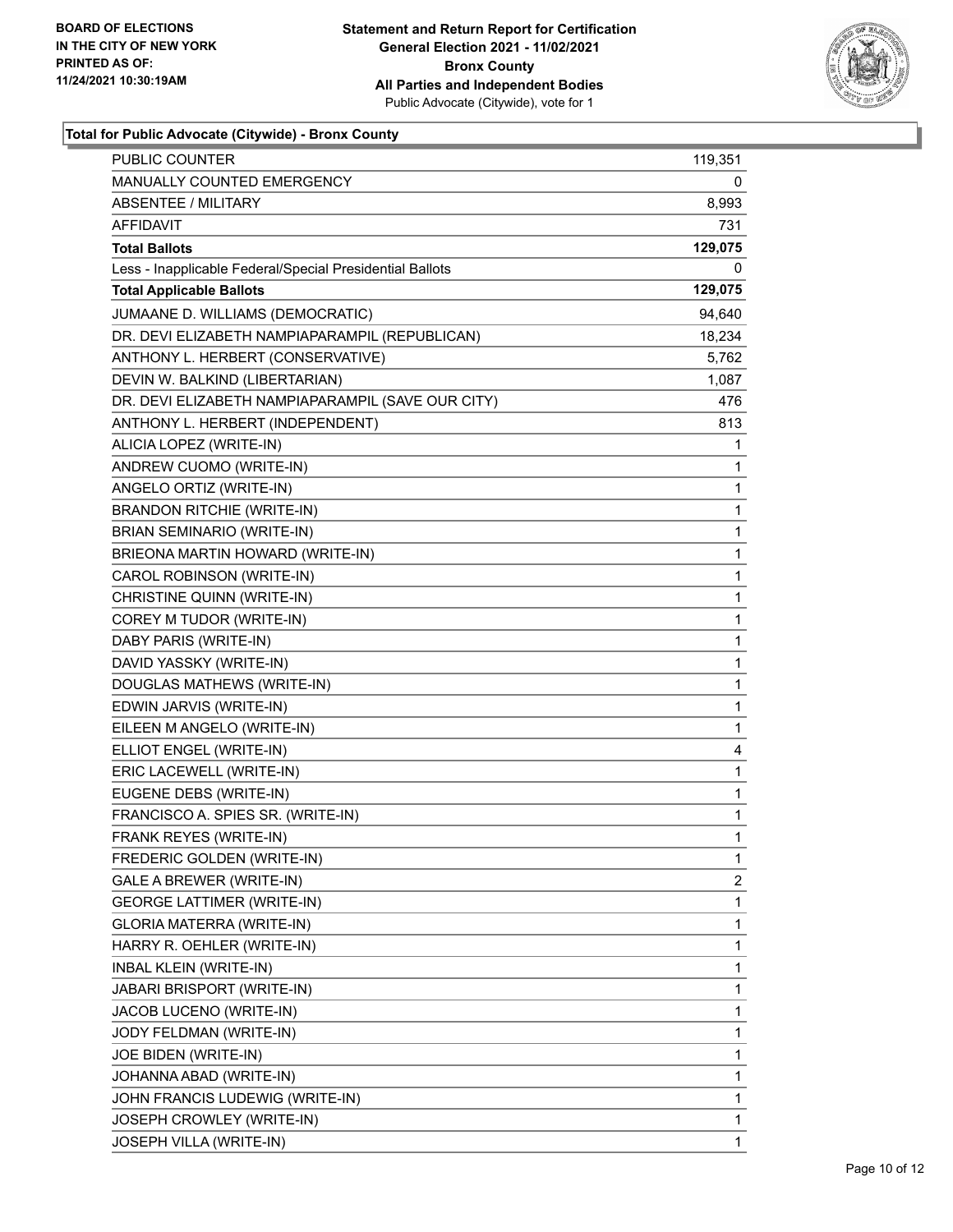

### **Total for Public Advocate (Citywide) - Bronx County**

| <b>JULIO MARTINEZ II (WRITE-IN)</b>       | 1                       |
|-------------------------------------------|-------------------------|
| JUNIOR MUNOZ (WRITE-IN)                   | 1                       |
| JUSTIN OLIVER (WRITE-IN)                  | 1                       |
| KALMAN YEGER (WRITE-IN)                   | 1                       |
| KENNETH PEREZ (WRITE-IN)                  | $\overline{\mathbf{c}}$ |
| KEVIN CHEY (WRITE-IN)                     | 1                       |
| KOLU K BAYSAH (WRITE-IN)                  | $\mathbf 1$             |
| MANO ULJIC (WRITE-IN)                     | 1                       |
| MARIELLE BLACKBURN (WRITE-IN)             | 1                       |
| MARK GREEN (WRITE-IN)                     | 1                       |
| MARYANN CONNOLLY (WRITE-IN)               | 1                       |
| MAYA WILEY (WRITE-IN)                     | 1                       |
| MILI BONILLA (WRITE-IN)                   | 1                       |
| NANCI HEALY (WRITE-IN)                    | 1                       |
| NASIR MUHAMMAD (WRITE-IN)                 | $\mathbf 1$             |
| NATALIE GOMEZ VELEZ (WRITE-IN)            | $\overline{\mathbf{c}}$ |
| NURYS A LAUREANO (WRITE-IN)               | 1                       |
| PRESTON CARTER (WRITE-IN)                 | 1                       |
| RALPH NADER (WRITE-IN)                    | 1                       |
| RAMONA FERREYRA (WRITE-IN)                | $\mathbf 1$             |
| RAYMOND W. KELLY (WRITE-IN)               | 1                       |
| RUBEN DIAZ JR (WRITE-IN)                  | 1                       |
| SAMUEL SEABURY (WRITE-IN)                 | 1                       |
| SANDI LUSK (WRITE-IN)                     | 1                       |
| SHIMRON GALLIMORE (WRITE-IN)              | 1                       |
| SISTER E JONES BEY (WRITE-IN)             | 1                       |
| THEO CHINO (WRITE-IN)                     | $\overline{c}$          |
| UNATTRIBUTABLE WRITE-IN (WRITE-IN)        | 45                      |
| UNCOUNTED WRITE-IN PER STATUTE (WRITE-IN) | 1                       |
| VICTOR HUGO GUTIERREZ (WRITE-IN)          | 1                       |
| WALTER H. GREEN (WRITE-IN)                | $\overline{\mathbf{c}}$ |
| WILLIE COTTON (WRITE-IN)                  | 1                       |
| <b>Total Votes</b>                        | 121,129                 |
| Unrecorded                                | 7,946                   |